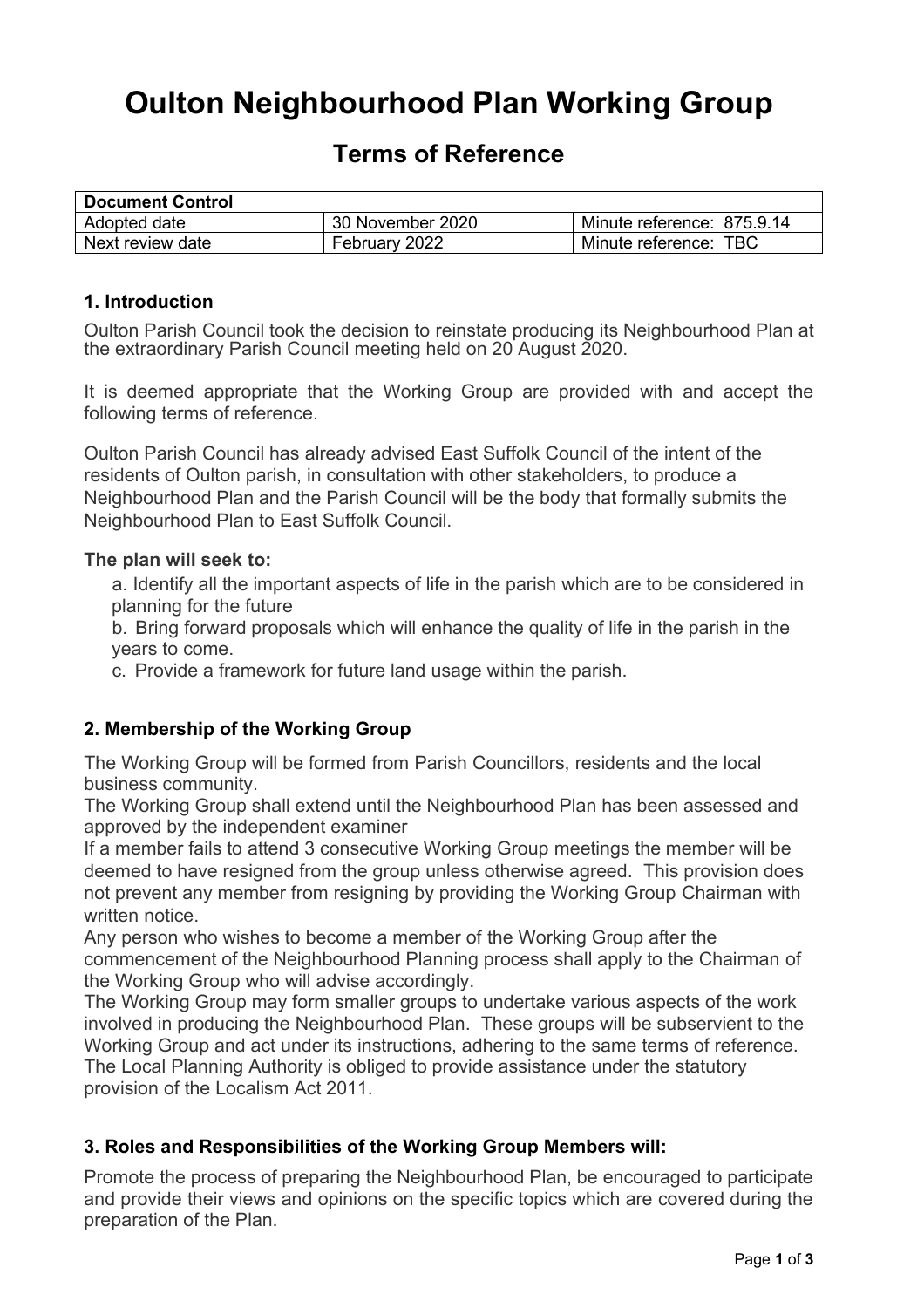Arrange meetings and organise smaller groups to gather views and consult on emerging policies which are considered appropriate for incorporation in the draft Plan.

Assess existing evidence about the needs and aspirations of the Parish.

Liaise with relevant organisations and stakeholders to secure their input in the process Analyse the results of questionnaires or other evidence received during the planning process and use them to prepare a robust draft Plan

Inform the Parish Council of progress on a regular basis in order that Working Group minutes can be noted.

Support the local planning authority and Oulton Parish Council during the referendum process.

## **The Parish Council will:**

Support the preparation of the Oulton Neighbourhood Plan providing appropriate assistance and financial resources to ensure the plan is prepared expeditiously providing that overall expenditure falls within the budget allocated by the Council. Facilitate, if required, contact with the relevant statutory bodies or parties who must be consulted during the plan making process

Carry out all statutory duties contained with the Neighbourhood Planning (General) regulation 2012 and engage with East Suffolk Council during the referendum process of the plan for which the principle authority is responsible.

Following the preparation of the draft plan, and with the agreement of the Group, submit the plan to the Local Planning Authority for inspection and independent examination.

#### **All Members of the Working Group and any smaller groups formed will:**

Declare any personal interest that may be perceived as being relevant to any decisions or recommendations made by the group. This may include membership of an organisation, ownership of interest in land (directly or indirectly) or a business or indeed any other matter likely to be relevant to the work undertaken by the Working Group. Ensure that there is no discrimination in the plan making process and that it is a wholly inclusive, open and transparent process to all groups in the parish and to those wishing to undertake development or be involved in the plan making process.

Work together for the benefit of the communities established within the Parish. Treat other members of the Group with respect and dignity, allowing members to express their views without prejudice and interruption.

Any decisions taken by the Working Group, other than those delegated to appointed officers, will be carried if the majority (more than 50%) are in favour at any given meeting. The Chair shall have the casting vote where the vote is equal.

Mailing lists with contact details of the Working Group will be maintained and GDPR guidelines will be followed.

# **4. Working Group Chairman**

The Working Group shall elect a Chair and a Vice-Chair from their number. If the Chair is not present, the Vice-Chair shall take the meeting. If neither is present, members shall elect a Chair for the meeting from amongst their number

# **5. Frequency, Timing and procedure of Meetings**

The Working Group will usually meet monthly although smaller groups may meet more frequently as necessary.

The Working Group and its smaller groups shall keep minutes of meetings which will be open to public scrutiny. These will be publicised on the Oulton Parish Council website. Notices, Agendas, Minutes and associated papers will be emailed where possible to all Working Group members.